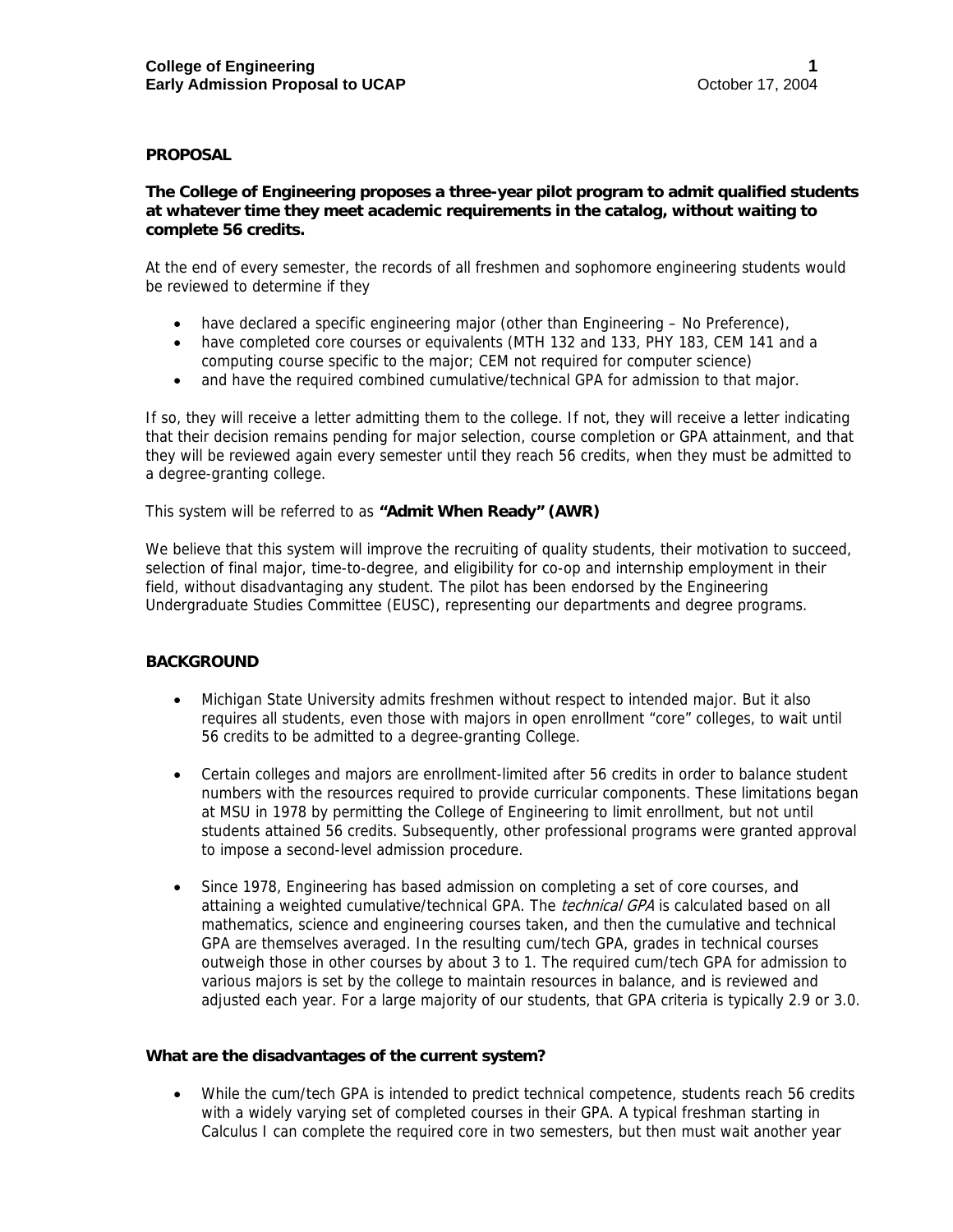for an admission decision. Most students can complete the core by three semesters. The additional wait for a decision can lead to a number of strategies and gaming.

- For a student to whom eventual admission is more important than progress-to-degree and the cost of college, the system creates an incentive to defer 200-level engineering courses and take unneeded electives to keep his or her GPA above 3.00. For a 3.02 student who takes classes that best progress him or her toward their goal of being an engineer, one or two grades below 3.0 can "doom" the student, requiring him or her to find another engineering school after two years invested at MSU. Some students who may be heading for a 2.0 or 2.5 in a sophomore course deliberately fail the final, or even pressure faculty to lower their grade below 2.0, to permit a repeat. These students understand the admission game and may ultimately "win" it. On the other side of this coin, we have students who have been ingrained with a strong philosophy to "hang in and not be a quitter." Doing so can lead to their ultimately "losing."
- Hence, admission at a point in the credit count (the present case), rather than a point in the curriculum (as proposed) is an inherently unfair scheme that can compare apples to oranges. If the required cum/tech GPA for admission is 3.00, a student can have a 3.05 and a "light" set of courses and be automatically admitted; another student can have a more robust course portfolio, but be at 2.95 and be denied. Our students are bright and resourceful, and learn to play any game we contrive. AWR would change the rules to reward early success, rather than reward reaching the required GPA at a certain credit point, which is often a year after completing required core courses.
- To employers, engineering students are a corporate investment. A number of our employers seek to hire engineering students early in their collegiate careers, to permit early recruitment and co-curricular development of job skills. The late admission point at MSU puts employers at risk of hiring students who will ultimately not graduate. Our employer stakeholders favor affirming students' majors early.
- From a resource viewpoint, we run 200-level courses at sometimes substantially larger numbers than 300-level courses; students who are concerned with degree progress need to take these on speculation that they will be admitted. While the pilot program is not proposing to restrict access to 200-level courses, we expect that giving our freshmen and sophomores decisions or feedback at the end of every semester will lead to some earlier movement to other majors and lead to some reduction in resource demands and class sizes. These resources can be redistributed within the program to improve overall quality.
- A most unpleasant facet of the current system is the emotional anxiety related to waiting and possibly being denied admission at such a late date, which can even occur during the winter break of the third year. Some students are over-optimistic, always believing that their 2.5 GPAs will become 3.5s in the next semester. Students and families are devastated when finally faced with a change in course after investing two or more years here. Earlier decisions, with reviews every semester, will send a strong message to focus on the academics needed for success or to start earlier consideration of other majors in which success will be found. This should also be helpful to the other MSU colleges where some will find new majors, as the opportunities for advising and program planning will be shifted earlier
- We are at a disadvantage relative to peer institutions in recruiting strong students from high school, especially those with ACT scores of about 27 to 30. These students can attend a wide range of other engineering schools, without the need to wait so long for an admission decision. Coming to MSU is viewed as risky.

**Admit when ready** would motivate students to do their best as early as possible. For those who do not, and for those for whom engineering may not be the appropriate choice of major, it would send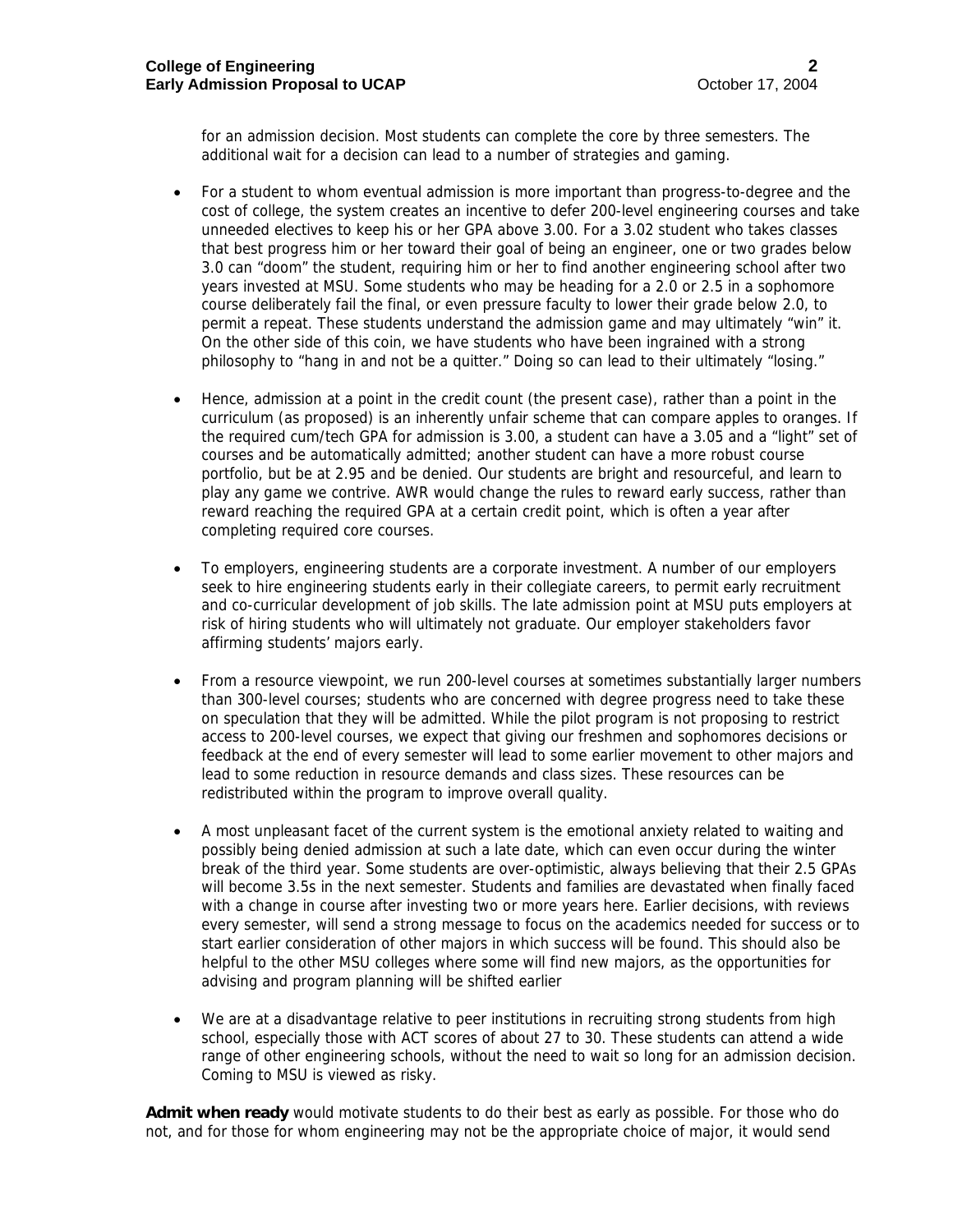meaningful messages much earlier, before students become deeply invested and perceive that it is too late to change majors. Those who get off to a poor start, but then find their way to success, will continue to have the opportunity for admission when they are ready.

## **ADDRESSING SOME CONCERNS**

### **What information is needed to make good admission decisions, and when does it become available?**

In the summer of 2004, we made a detailed study of 840 students who were new engineering freshmen in Fall 2000. For 680 of these students, we had "complete" records, defined as grades in the required core courses, and GPA data through 56 credits. The database permitted us to do a variety of statistical analyses, but the most meaningful showed the following:

- The correlation coefficient between GPA at 28 credits and GPA at 56 credit was 0.87. Restated, the GPA after about a year is a very strong predictor of the GPA after about two years. Strong students mostly stay strong, and vice versa. We get little additional information on student quality and performance by waiting an additional year. To delay admission decisions an additional year is causing us to make all students wait while we make ourselves more certain of the capabilities of a few.
- While no single course is a good predictor, Calculus II is the strongest. In two to three semesters, most students can complete our required core, including Calculus II. In addition to providing us good predictability, completing these courses also gives students a good idea of the expectations of the engineering curriculum.

#### **What about short-term resource/enrollment impacts?**

As some of the students in the pilot program will enroll for 200 and 300 level classes earlier, or carry larger credit loads, we expect a temporary, short-term increase in class sizes. This will return to an equilibrium condition in a few semesters. We stand ready to staff these increases, and the recent downturn in freshmen and sophomore enrollments will also temper them a bit.

## **Some engineering freshmen start below Calculus I, including remedial mathematics (MTH 1825). These students take additional time to complete the required core. If we are admitting students earlier, won't the "seats be filled" before these students are "ready?"**

No, and this is an important point of the AWR proposal. At any given time, those students who have completed the core move on to the next successor courses. Those who have been admitted earlier will be progressing in higher courses, and students who are now "ready," whether after one, two, three or four semesters, are considered for admission. Every student will be evaluated at the time he or she reaches a common point in the curriculum.

Those who currently start in MTH 1825 typically require a minimum of five semesters to complete MTH 133, and this already puts them into the situation of being denied admission to engineering, changing to an "open" major, and then re-applying to engineering later. While that is a topic for another time, the university might consider changing the 56 credit admission point to permit "admitting when ready" at a later point, so that those starting in remedial situations are not set up to be denied admission to their college before they can possibly complete the admission requirements. This again points to the need to evaluate students at a common point in the curriculum, not the credit count.